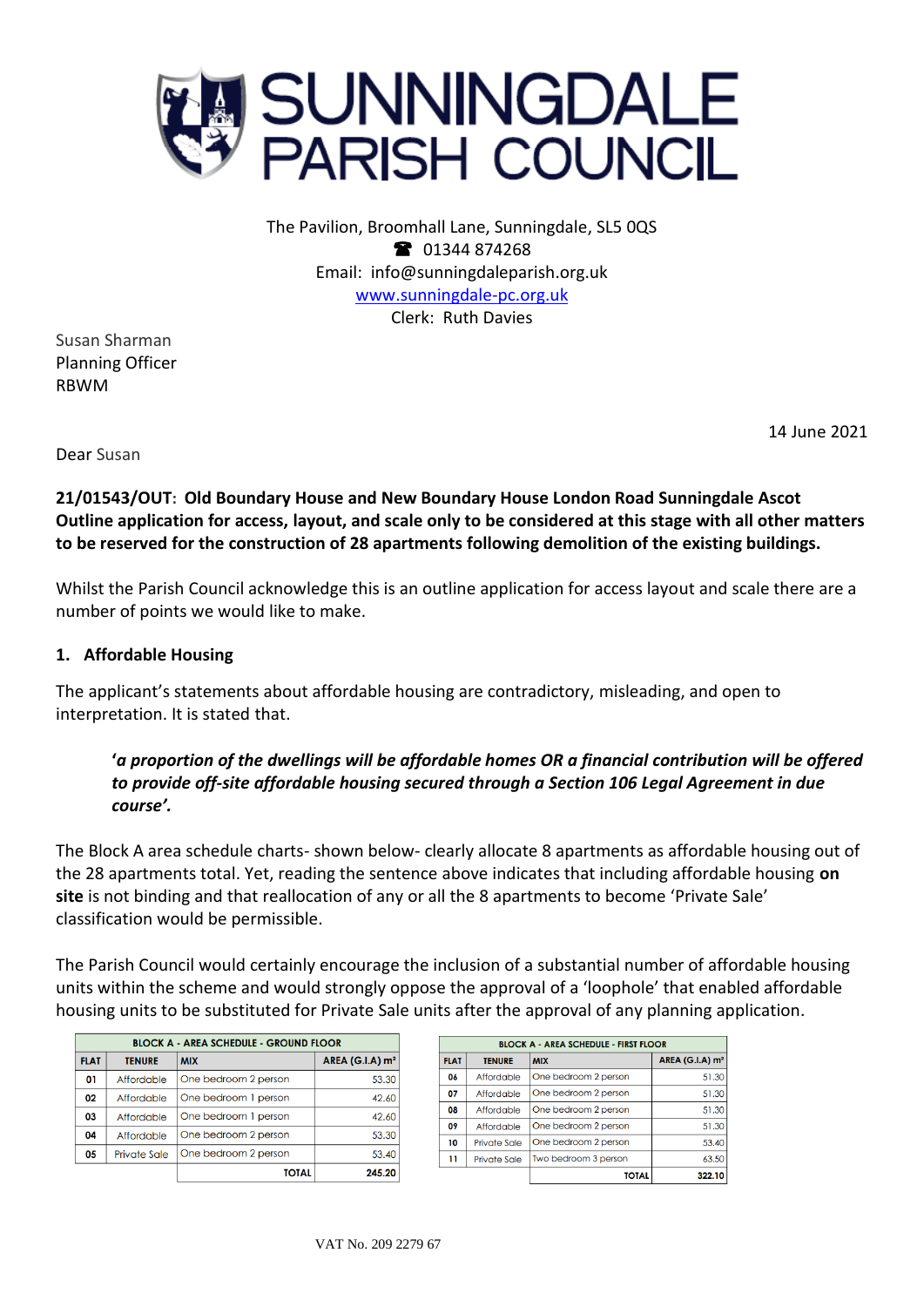## **2. Overdevelopment**

The Parish Council support the development of the site but allocating 28 apartments into this area represents significant over development. These are all independent, private housing units.

The adjacent Lime Tree villas (original house shown on submitted plan below) have recently been redeveloped but their density of development is considerably less than proposed here. There is no density of accommodation per sq. metre supplied in this application. Comparison with The Ambassadors opposite is not considered to be valid as this is a retirement home.



There are no street scene elevations shown and no side elevations and no rear elevations to view. Yet, the proposal is for a 10.5 metre high, 3 storey high building on the NE boundary corner of the property. There is also an identical 3 storey high turret at the front.

An archway containing 3 apartments is designed to link the vehicular access between Block A and Block B, but this is not illustrated in the application. This will surely add to the impression of scale and bulk and will be in full public view. Neither are there any plans included of these 3 apartments.

The percentage of built form versus green space on the plot can be seen in the outline plan below. Green spaces are almost non-existent. The application states that minimal tree works are envisaged and that no tree works are recommended at the present time. It is difficult to see how many, if any of the existing trees could remain as their RPA will be severely impacted by the development.

The building architecture is described as an arts and crafts interpretation as shown below. The Parish Council believe the scale, bulk, and size of the front elevation would be out of character with the street scene.

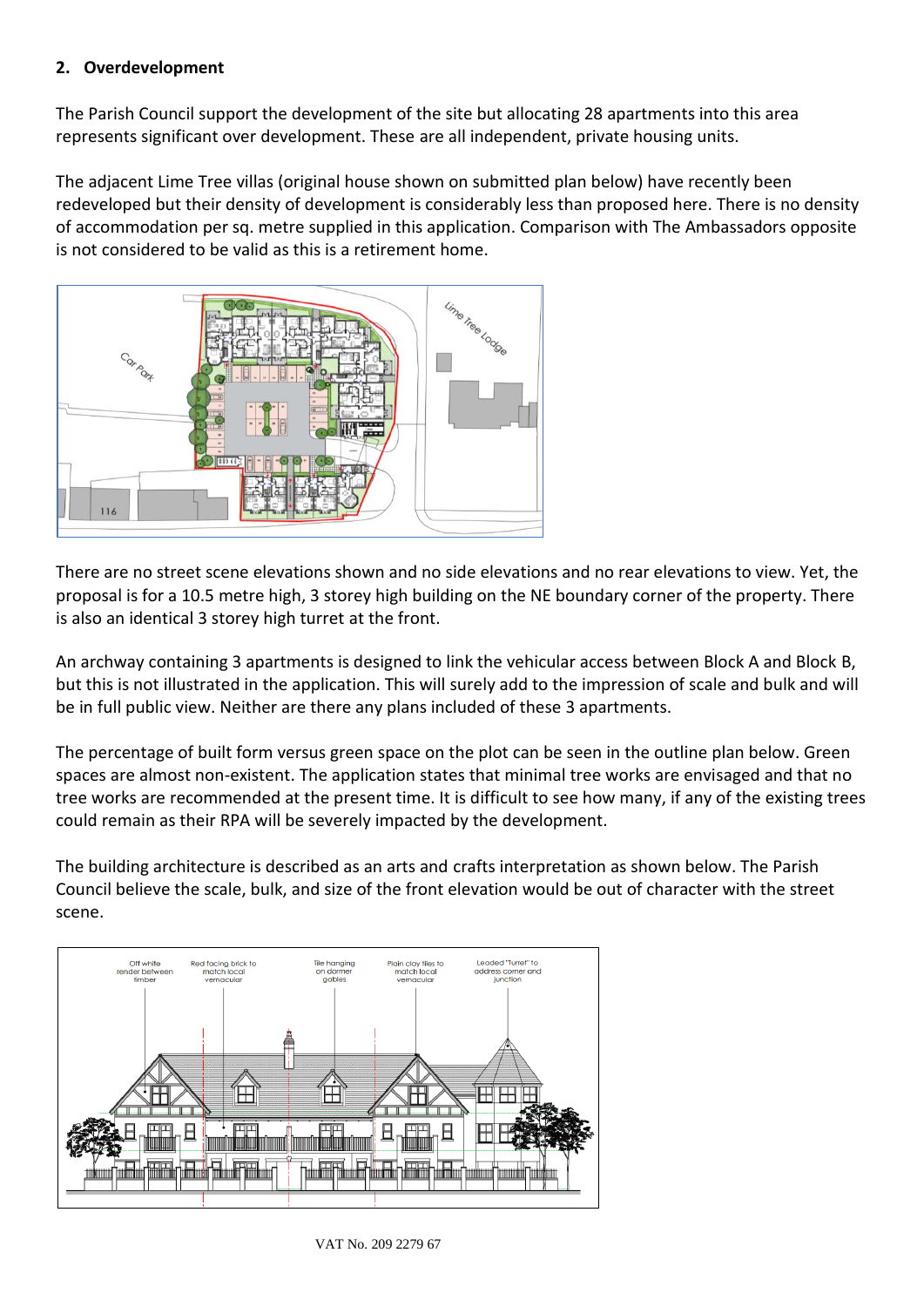# **3. Traffic/ access**

The intersection of the busy A30 London Road and Chobham Road is directly opposite the proposed development. Traffic exiting Chobham road and turning right on to the London Road often has to negotiate a difficult junction as traffic is commonly turning right across their path from the London Road to turn right on to the Chobham Road.

Adding a further complication of negotiating traffic exiting this proposed new development via a single carriageway road will only exacerbate the problem.

Only 34 car parking spaces are being provided on a 1 space for 1 apartment basis plus an additional 6 spaces. All traffic must enter and leave the site via the existing single carriageway vehicular access point and underneath the connecting archway. Manoeuvring and trying to park in the central square courtyard as well as sharing this confined space with delivery trucks and service vehicles does not appear to be a workable proposition.

## **4. Car Park**

The adjacent car park is important to Sunningdale. It provides a much need parking facility. Any subsequent development of this car park is already included within the Neighbourhood Plan.

However, even though the car park directly abuts the site this is not mentioned in the planning application for Old Boundary House and New Boundary House.

The location and size of this car park is of strategic importance to the long-term development of Sunningdale. The only vehicular access to the car park is the same road accessing the Boundary House site. It would be a failure of the Neighbourhood Plan if the development of Old Boundary House and New Boundary House compromised the subsequent development opportunities for the car park.

The Parish Council are concerned that if this three- storey accommodation block of 28 apartments with one single carriageway entrance was approved it is likely to influence the subsequent development options for the car park. Any development of this Old Boundary House and New Boundary House site must be taken in full consideration of the future proposal options for the car park.

#### **5. Conclusion**

The Parish Council understand this is an outline application and that a comprehensive assessment is difficult as essential facts are missing. We have summarised our main concerns above. In our view the proposal fails to comply with the following RBWM Local Plan policies:

- a. Policy H11 states that permission will not be granted for schemes which introduce a scale or density of development which would be incompatible or cause damage to the character and amenity of the local area.
- b. Policy DG1 makes clear that development which is cramped or results in the loss of important features which contribute to character will be resisted.
- c. Policy H10 states that new residential development schemes are required to display high standards of design and landscaping in order to create attractive, safe, and diverse residential areas that enhance the existing environment.